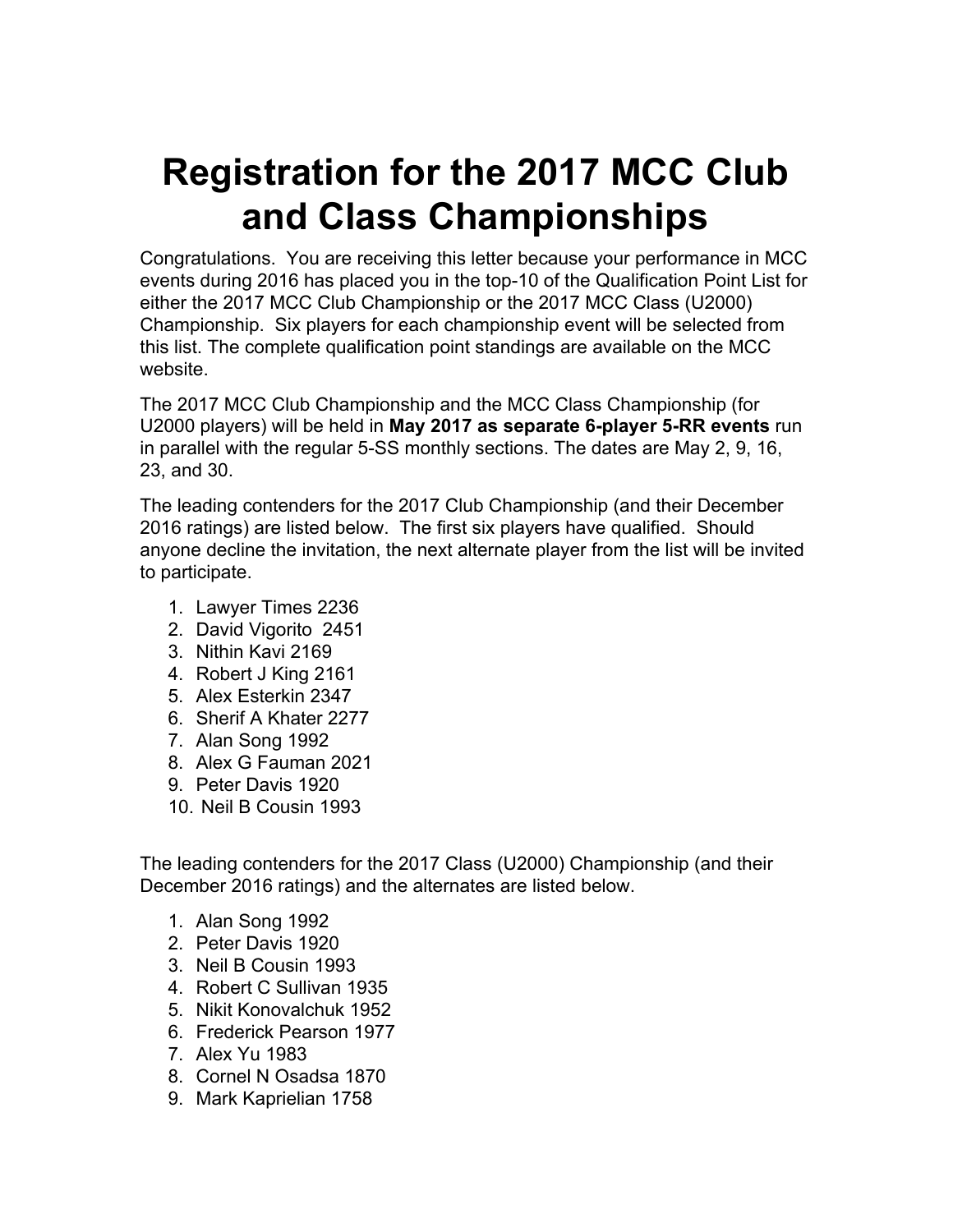## 10. D G Bird 1844

### **Byes, makeup games, and forfeits**

In the round robin championship events, no half-point byes are permitted. Any player who cannot play in a round will, by default, be given a zero-point bye (U) and his opponent will be given a full-point bye (B). Players who know in advance that they cannot make a round should call the club number in the usual way to receive this zero-point bye. In doing so, however, they are committed to this result (see below for procedures for a possible makeup game). The bye cannot be rescinded. By notifying us in advance, it may be possible to notify the opponent so he or she does not need to travel to the club that evening.

If **BOTH** players agree, and if a suitable location with MCC TD supervision can be arranged, a makeup game may be scheduled. If not, the default mentioned above will apply. All makeup games must be completed before the final round of the event (May 30th, 2017), and the final round can **NOT** be made up or rescheduled. Please notify an MCC TD in person, or the Chief TD by email (matt@mattphelps.com, and your opponent (if possible) to begin the process of scheduling a makeup game.

Forfeits will be scored in the standard way (F and X). Standard club rules regarding forfeits will still apply. Please avoid forfeits if at all possible.

Any other situation where games can not be played as scheduled (weather related closures, dual cancellations, etc.) will be dealt with in as fair a manner as possible by the Chief TD of the event, and his or her decision will be final.

## **Alternates**

An alternate will be invited to fill any open slot due to a 'decline' as soon as possible. The goal is to have the list of contestants for both championships finalized by Tuesday, April 18, 2017. A random drawing will be held at the club to determine the seedings for the events so that the round-by-round pairings can be posted in advance of the tournaments.

Any players who have qualified for the Class Championship and also are alternates for the Club Championship who agrees to play in the Class (U2000) Championship and then becomes eligible for the Club Championship **before** rosters are finalized and pairings have been determined can choose to play in either event.

However, **after** the championship rosters have been finalized and the drawing has been held to establish the pairings, preference will be given to alternates rated 2000 or higher to fill-in an unexpected vacancy in the Club Championship event. That is, after pairings have been established, if a player from the Club Championship withdraws before the tournament begins, then a replacement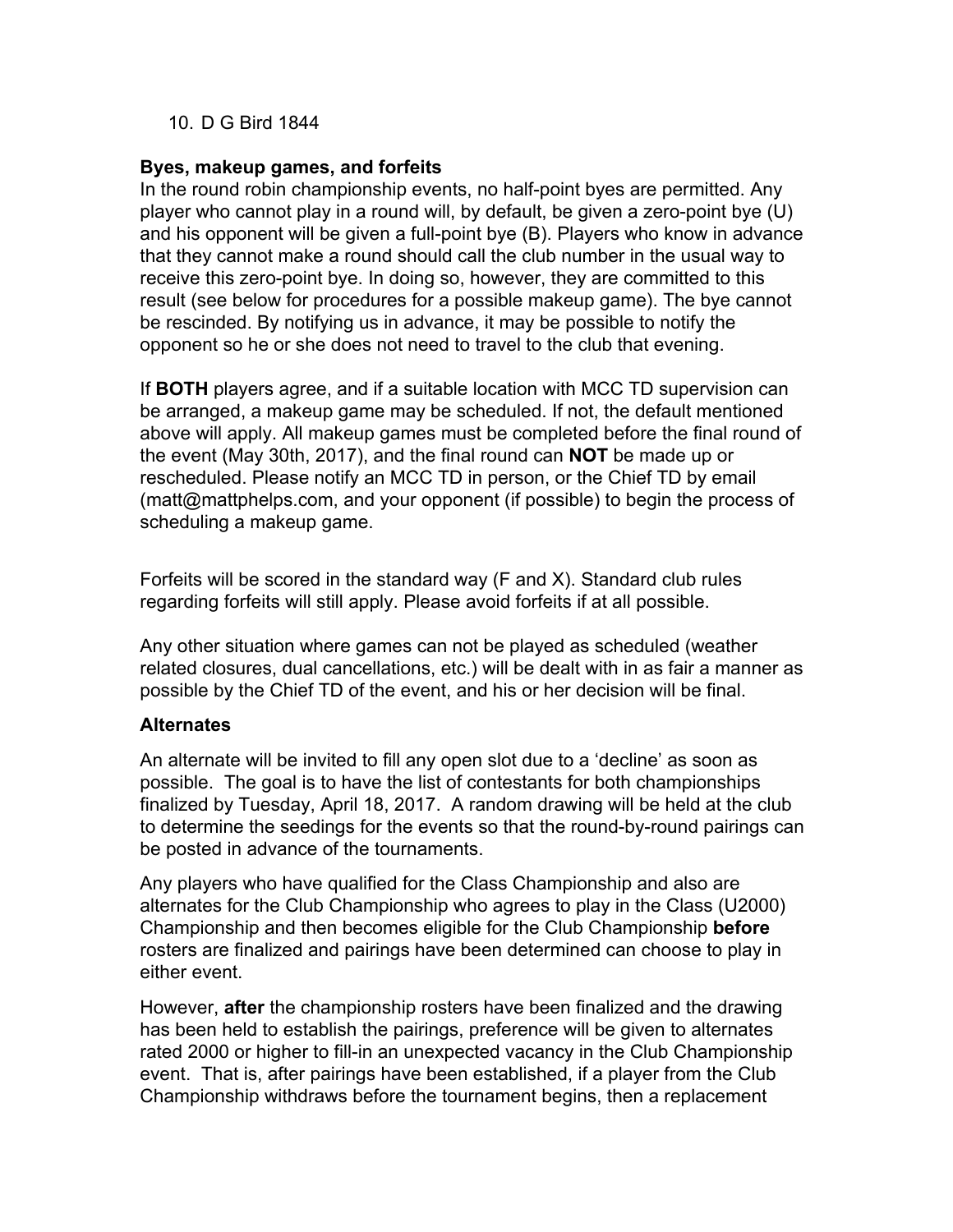player will be selected from the qualification list from those who have a rating of 2000 or higher. In particular, this means that an U2000 player playing in the Class (U2000) Championship will not be given the option of switching events. The reason is that a last minute fill-in who switches championship events creates another vacancy which has to be filled and which also alters the posted pairings for the Class Championship. The need for expediency in filling a last minute Club Championship vacancy is another factor for this restriction.

**Please check one box on the next page, sign and date the form, and return the form by no later than Tuesday, April 18, 2017 by 7pm. Failure to respond by this date will make you ineligible for the championships.** You can return this form either:

- ●In person at the club to Matt Phelps or to any TD on duty
- ●By email to matt@mattphelps.com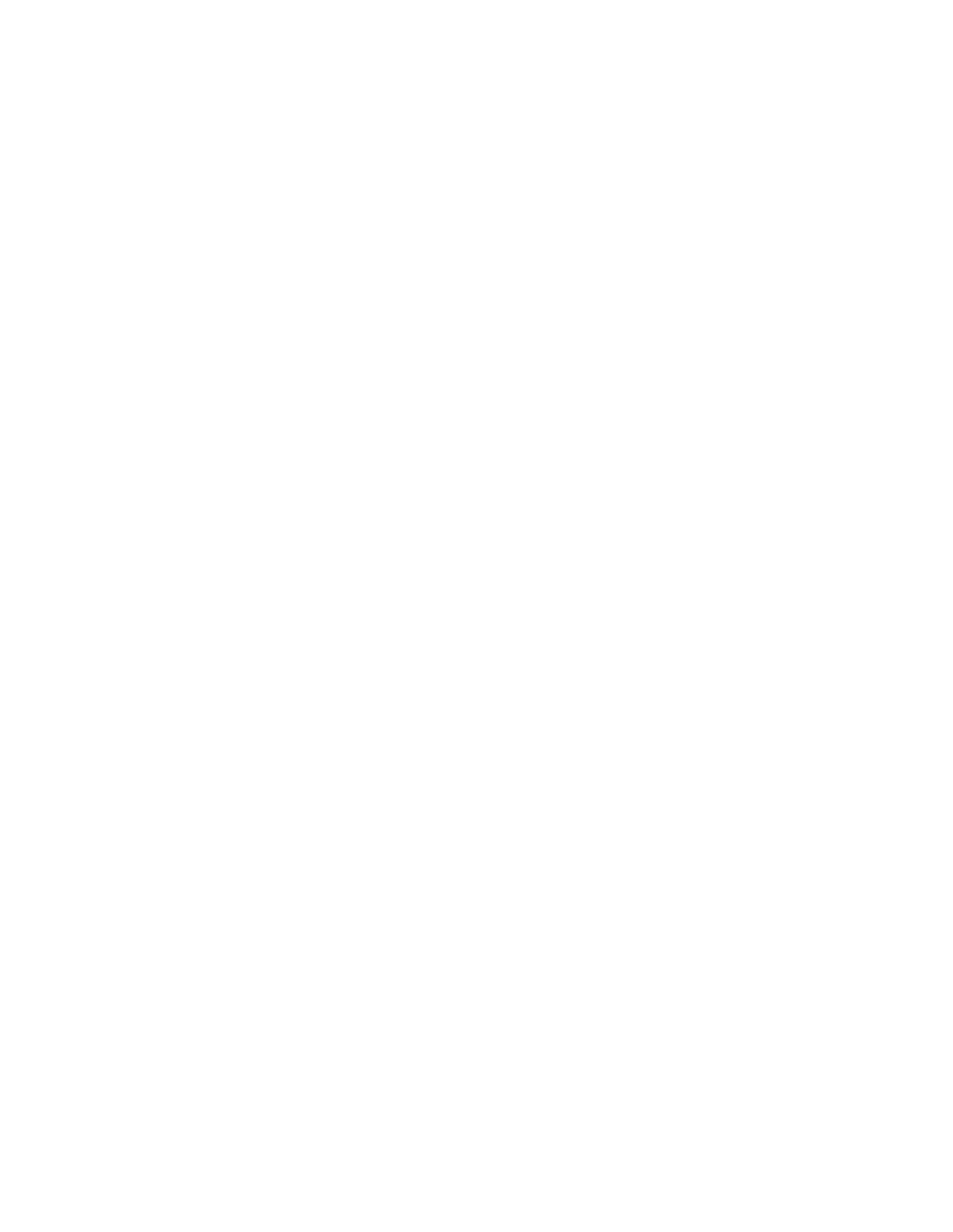# *Everyone: please check one box and return your form as soon as possible, but no later than April 18, 2017 at 7:00 PM. Failure to respond will disqualify you from playing in the championships. Any questions can be emailed to matt@mattphelps.com*

**For Lawyer Times, David Vigorito, Nithin Kavi, Rob King, Alex Esterkin, Sherif Khater:**

I accept the invitation to play in the 2017 MCC Club Championship

I decline the invitation to play in the 2017 MCC Club Championship

Signature: \_\_\_\_\_\_\_\_\_\_\_\_\_\_\_\_\_\_\_\_\_\_\_\_\_\_\_\_\_\_\_\_\_\_\_ Date:\_\_\_\_\_\_\_\_\_\_\_\_\_\_\_

## **For Alex Fauman:**

I wish to remain on the alternate list for the 2017 MCC Club Championship; I understand that if I should become eligible for this event, I will be invited to play in it

Please remove my name from the alternate list for the 2017 MCC Club Championship; I do not wish to play in this event even if I should become eligible

| Signature: | Date: |  |
|------------|-------|--|
|            |       |  |